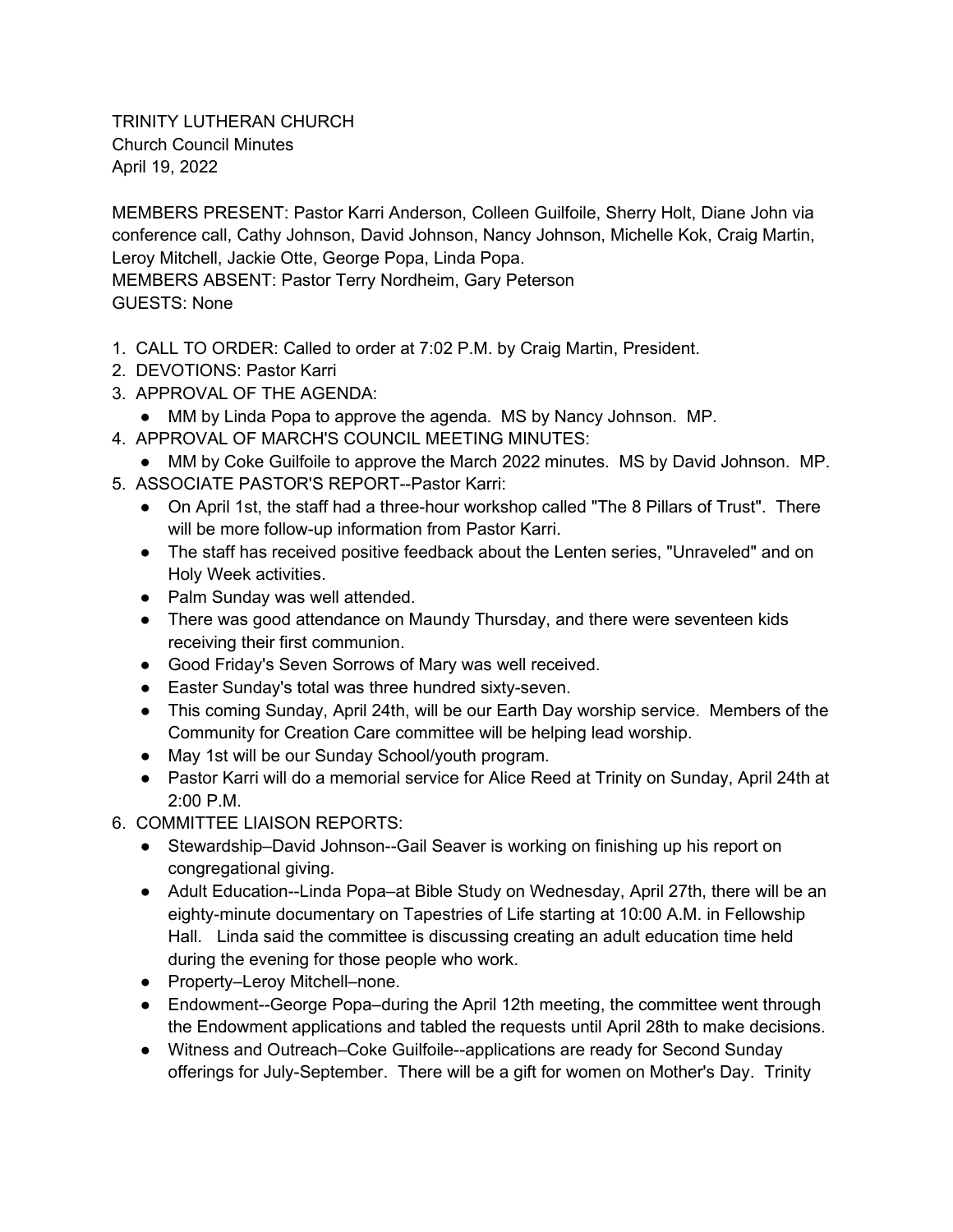members will be participating in Feed My Starving Children this Thursday, April 21st. Community Outreach will be involved with Open Hands Soup Kitchen.

- Service–Nancy Jonhson--none.
- Community for Creation Care–Cathy Johnson--Minnesota Interfaith Power and Light sent Trinity a congratulations letter on becoming a Climate Justice Congregation. They noted that we are "one of 22 congregations across the state who are leading through meaningful, committed responses to the climate crisis". Earth Day is on Friday, April 22nd, and members of the committee will help lead Earth Day worship service on Sunday. Trinity's Adopt-A-Highway clean-up will be coming up later this spring--please join us! A sign-up sheet will be coming out.
- Worship and Music–P. Karri–the committee had a meeting and discussed technology needs, the search for a Music Director, and reviewed the worship schedule.
- Green Space Task Force–Coke Guilfoile–the T.F. met at the end of March, discussed our purpose and where we go from here. The T.F. looked at the green space survey results and determined that we need to set priorities going forward. Gene Ommen has a master plan diagram in the works. The committee decided that it is a good idea to set up informational, question and answer meetings with the congregation to get feedback on ideas and priorities. The tentative meeting dates are in May, and they will be posted. See additional meeting information below under #11, "OTHER". The next T.F. Committee meeting will be on April 26th at 7:00 P.M.
- MM by George Popa to approve the committee reports. MS by Cathy Johnson. MP.
- 7. TREASURER'S REPORT–Sherry Holt:
	- Monthly Financial Report–as of March 31, 2022:
		- 1. Budget: Income–\$132,956.76 Actual: Income–\$130,848.38
		- 2. Budget: Expense–\$134,949.18 Actual: Expense–\$139,573.16
		- 3. Budget: Income Less Expense–(\$1,989.42) Actual: Income Less Expense–(\$8,724.78)
	- Update of Audit Process–two representatives from the accounting firm doing the external audit were at Trinity working on the audit process from 9-4 on Monday, April 18th and 9- 4 on Tuesday, April 19, 2022.
	- Matt is an employee of Trinity and is responsible for the technology purchases at Trinity, so a credit card is needed.
	- MM by Sherry Holt to get a credit card for Matt Mitchell with a \$5,000 limit. MS by Jackie Otte. MP. Matt will provide receipts for purchases.

## OLD BUSINESS:

- 8. ORGANIST POSITION UPDATE–Jackie Otte:
	- The organist position is being posted on more sites--with the Synod, St. Olaf College alumni job board, on Linkedin, and Indeed. Jackie said she has received a response from the post on Indeed. She also asked that everyone share the need for an organist by word of mouth, email, etc.
- 9. STAFF/COUNCIL RETREAT DISCUSSION-Craig Martin: